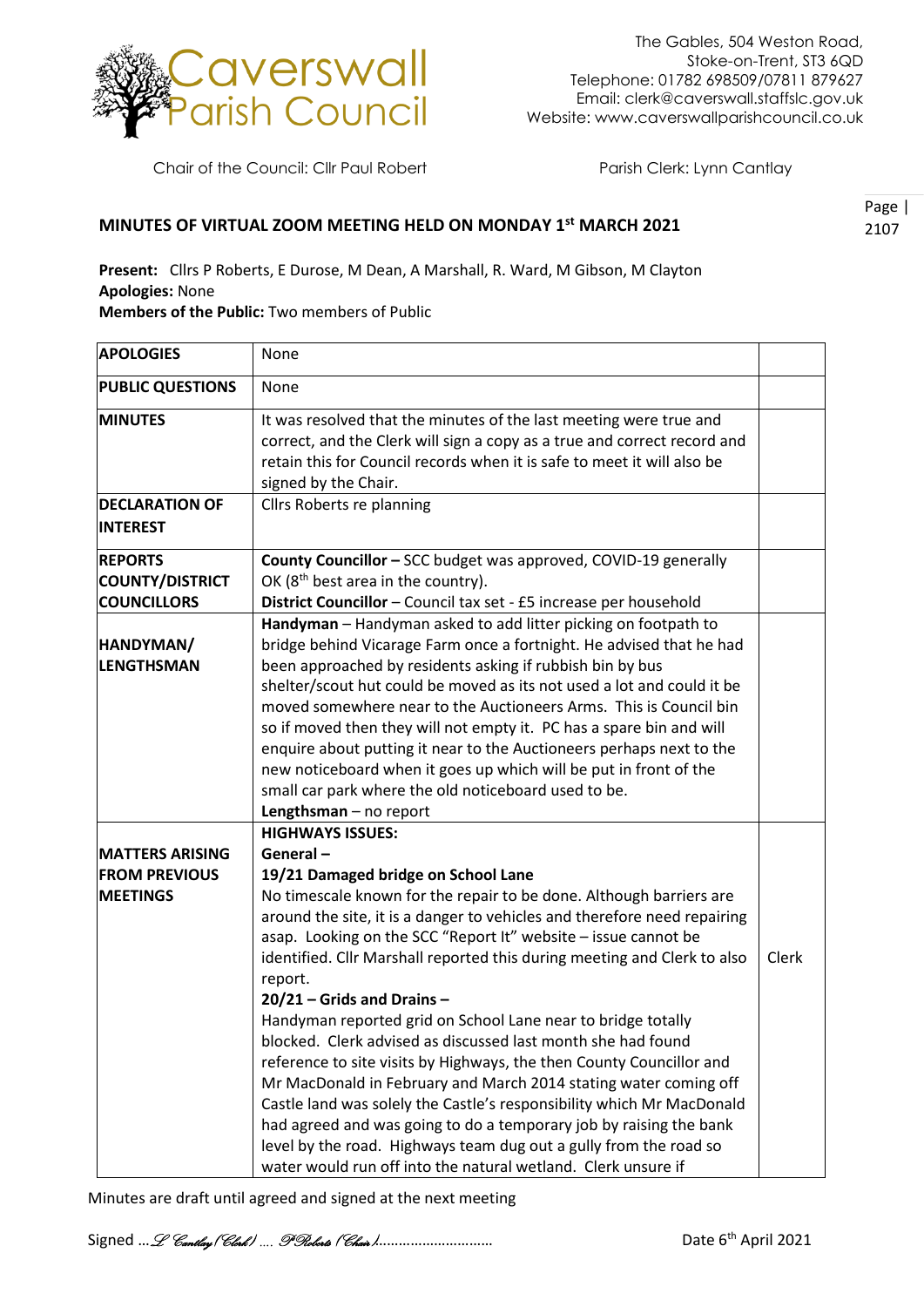

Page | 2108

٦

┯

|                       | Mr MacDonald did the work but recalls the gully was dug out.<br>Highways to be contacted to request that they dig out the gully to try<br>and prevent ongoing flooding problems.<br>$21/21 -$ Footpaths -<br>No new reports | Clerk |
|-----------------------|-----------------------------------------------------------------------------------------------------------------------------------------------------------------------------------------------------------------------------|-------|
|                       | 22/21 Parish Website                                                                                                                                                                                                        |       |
|                       | (08/21, 105/20, 90/20, 78/20)                                                                                                                                                                                               |       |
|                       | This is now live, and all agreed it is looking very good and thanked Stef<br>Giblin for building the site.                                                                                                                  |       |
|                       | 23/21 Remembrance area in the Village                                                                                                                                                                                       |       |
|                       | Clerk reported that War Memorial Trust do not give grants for new                                                                                                                                                           |       |
|                       | memorials/remembrance areas, Lottery Heritage Fund also contacted                                                                                                                                                           |       |
|                       | and email response received but unclear if a grant would be available.                                                                                                                                                      |       |
|                       | Other grant options to be investigated.                                                                                                                                                                                     |       |
|                       | It was agreed that further discussion was needed along with a site<br>visit when safe to do so to look at how an area could be created                                                                                      |       |
|                       | around to the flagpole location.                                                                                                                                                                                            |       |
|                       | Concerns that residents may raise issue with not putting in a play                                                                                                                                                          |       |
|                       | area. This had been investigated a few years ago and did not seem a                                                                                                                                                         | RW/   |
|                       | viable project at the time. This to be reinvestigated re cost,                                                                                                                                                              | AM/   |
|                       | maintenance, insurance etc - Kingsley PC have recently put in a new                                                                                                                                                         | Clerk |
|                       | play area and to be contacted re costs etc.                                                                                                                                                                                 |       |
|                       | Cllr Marshall stated that the ditch at the rear of the playing field need                                                                                                                                                   |       |
|                       | digging out over the next couple of years. Jeff Lake said that he could                                                                                                                                                     |       |
|                       | do this and could do a couple of hours a month, Councillors were                                                                                                                                                            |       |
|                       | happy for him to do this.<br><b>Unresolved Items: None</b>                                                                                                                                                                  |       |
| <b>CORRESPONDENCE</b> | - Bank Statements<br><b>TSB</b>                                                                                                                                                                                             |       |
|                       |                                                                                                                                                                                                                             |       |
|                       | 24/21 Accounts                                                                                                                                                                                                              |       |
| <b>FINANCE</b>        | Payments:                                                                                                                                                                                                                   |       |
|                       | The following accounts were presented for approval: -                                                                                                                                                                       |       |
|                       | Mrs L Cantlay - Clerk Salary and Expenses - March<br>£520.79 *                                                                                                                                                              |       |
|                       | Stef Giblin - new website design etc<br>£583.06 *                                                                                                                                                                           |       |
|                       | Caverswall Handyman - February work<br>£93.47 *                                                                                                                                                                             |       |
|                       | TOTAL PAYMENTS THIS MONTH - £1,197.32<br>- indicates payments to be made via Internet Banking Faster<br>$*$                                                                                                                 |       |
|                       | Payment - all were accepted and approved for payment at the                                                                                                                                                                 |       |
|                       | meeting.                                                                                                                                                                                                                    |       |
|                       | Transfer: £1,175.00                                                                                                                                                                                                         |       |
|                       | <b>Receipts:</b>                                                                                                                                                                                                            |       |
|                       | Bank Interest - January (both accounts) - £9.53                                                                                                                                                                             |       |
|                       | TOTAL INCOME - £9.53                                                                                                                                                                                                        |       |
|                       |                                                                                                                                                                                                                             |       |
|                       | Bank Accounts (after any payment or receipts made):                                                                                                                                                                         |       |
|                       | Current Account - £132.33 after payments made.                                                                                                                                                                              |       |
|                       | Instant Access Account - £4,721.72                                                                                                                                                                                          |       |
|                       | Contingency Account - £16,424.03                                                                                                                                                                                            |       |

Minutes are draft until agreed and signed at the next meeting